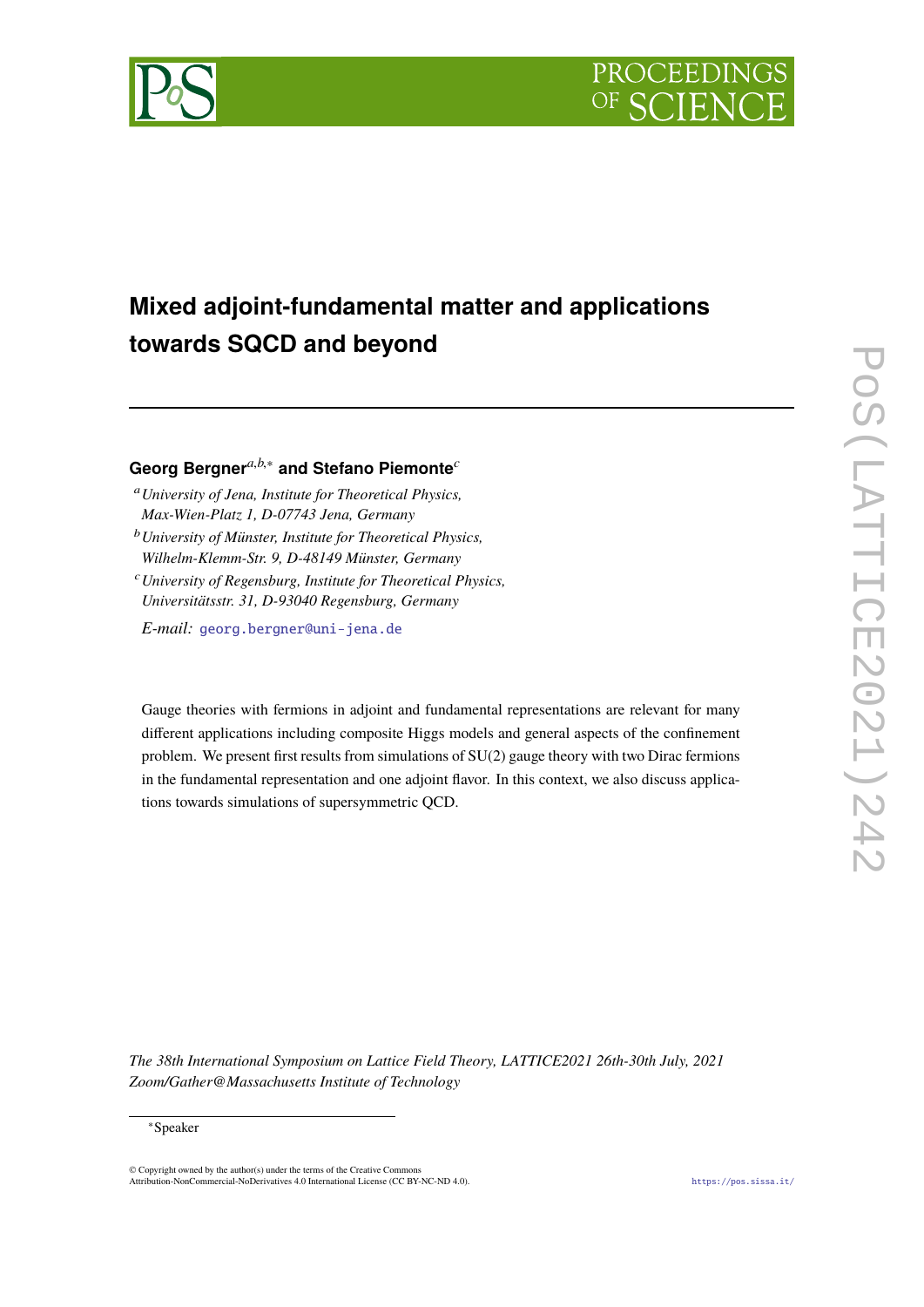## **1. Applications for gauge theories with adjoint-fundamental matter**

The simulations of gauge theories with fermions in two different representations has been subject of some recent studies. The main focus has been a composite Higgs model with SU(4) gauge theory coupled to fundamental and sextet fermions  $[1-4]$  $[1-4]$ . Our simulations of a gauge theory with fermionic matter in adjoint and fundamental representation has three different basic motivations.

The first goal are lattice simulation of supersymmetric gauge theories, which require adjoint fermions in the gauge sector. The second motivation is an investigation of composite Higgs scenarios, in which a near conformal theory is coupled to the Standard Model. A third target of our studies is the investigation of confinement in an enlarged space of theories, which includes QCD-like as well as supersymmetric gauge theories. This investigation provides new approaches for an analytic understanding of non-perturbative properties. These different motivations will be explained in the following.

The basic lattice action consists of the standard Wilson plaquette gauge action  $S_G$  coupled to  $N_{\rm f}^{(F)}$  $f_f^{(F)}$  fundamental and  $N_f^{(A)}$  $f_f^{(A)}$  adjoint Dirac fields,

$$
S_L = S_G + \sum_{x,y} \sum_{n_f=1}^{N_f^{(F)}} \bar{\psi}_x^{n_f} (D_w^{(F)})_{xy} \psi_y^{n_f} + \sum_{x,y} \sum_{n_f=1}^{N_f^{(A)}} \bar{\psi}_x^{n_f} (D_w^{(A)})_{xy} \psi_y^{n_f},
$$

where the Dirac operators  $D_{w}^{(F)}$  and  $D_{w}^{(A)}$  are Dirac-Wilson operators with links in the fundamental and adjoint representation. We have added a clover term with a coefficient determined at one-loop approximation given in [\[5\]](#page-6-2). We have seen in our most recent investigations of  $\mathcal{N} = 1$  supersymmetric Yang-Mills theory (SYM) summarized in [\[6\]](#page-6-3) that this one-loop approximation already provides a reasonable improvement. Note that half integer  $N_f^{(A)}$  $f_f^{(A)}$  denote  $2N_f^{(A)}$  Majorana fermions.

This theory is closely related to supersymmetric QCD. In general, any supersymmetric gauge theory needs adjoint fermions as a supersymmetric partner for the gauge bosons. The minimal non-abelian gauge theory is  $N = 1$  SYM with gluon fields and  $N_f^{(A)}$  $f_f^{(A)} = 1/2$  fermions, which means a Majorana gluino field. This pure gauge part can be extended by a matter sector. Each flavor needs fundamental fermion (quark) and scalar (squark) fields. The scalar fields drastically enlarge the space of tuning parameters, which means a larger number of observables need to be monitored in order to characterize the theory. Some attempts towards a simulations of SQCD are presented in  $[7–10]$  $[7–10]$ . The first simplification is hence to send the scalar mass to infinity and consider a theory with  $N_f^{(A)}$  $f_f^{(A)} = 1/2$  and  $N_f^{(F)}$  $f_f^{(F)}$  fermion fields. In the same way,  $N_f^{(A)}$  $f_f^{(A)} = 1$  corresponds to  $\mathcal{N} = 2$  SYM with  $N_f^{(F)}$  $f_f^{(r)}$  flavors without scalar fields.

In composite Higgs scenarios, the Higgs sector of the Standard Model is generated by an additional strong interactions. There are severe restriction from experimental constraints for such strong interactions and a large number of theories have been investigated to find possible candidates. One notable example is SU(2) gauge theory with  $N_f^{(F)}$  $f_f^{(F)} = 2$  fundamental Dirac fermions and results for this theory have been presented for example in [\[11\]](#page-6-6) and also at this conference [\[12\]](#page-6-7). The theoretical considerations favor a scenario in which the theory is close the a conformal fixed point, which means the gauge coupling is nearly constant for a large energy range. Assuming a large mass anomalous dimension is this energy range, it is possible to accommodate mass generation and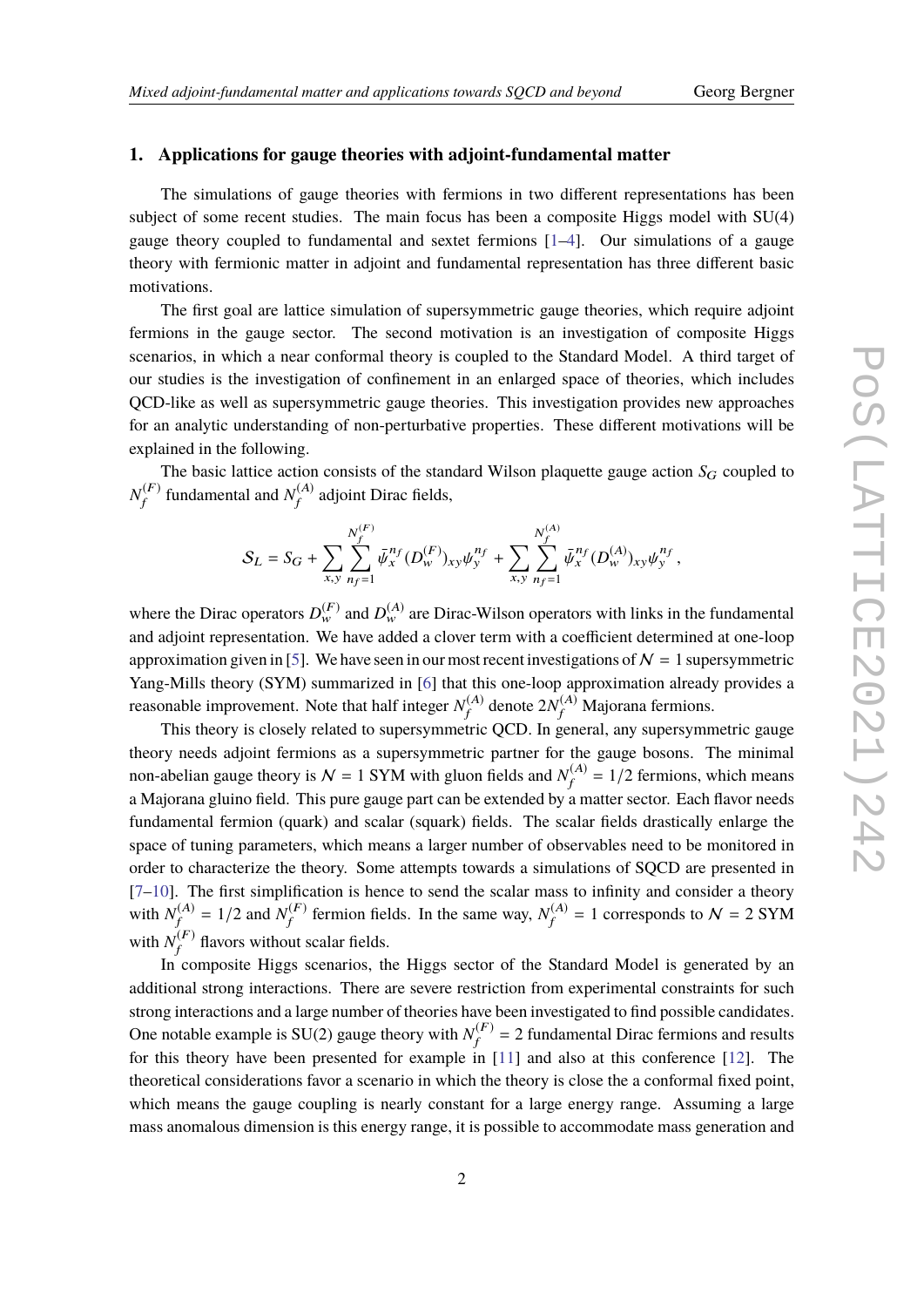electroweak symmetry breaking. Compared to the fundamental representation, a near conformal behavior can be reached with a lower number of adjoint fermion flavors. Therefore especially the  $N^{(A)}_\mathit{f}$  $f_f^{(A)}$  = 2 theory has been considered as an interesting candidate. However, the mass anomalous dimension is not large in this case. More recently  $N_f^{(A)}$  $f_f^{(A)}$  = 1 has been found to be at least near conformal with a significantly larger mass anomalous dimension. In this case, the field content is, however, not sufficient to break the electroweak symmetry of the Standard Model. A further discussion of these adjoint theories can be found in [\[13\]](#page-7-0) and has also been presented at this conference [\[14\]](#page-7-1).

The theory considered here with  $N_f^{(F)}$  $f_f^{(F)}$  = 2 fundamental and  $N_f^{(A)}$  $f_f^{(A)} = 1$  Dirac flavors is an ideal extension of these studies. It is closely related to the pure fundamental  $N_f^{(F)}$  $f_f^{(r)} = 2$  case and can be seen as a modification of  $N_f^{(A)}$  $f_f^{(A)} = 1$  towards a realistic extension of the Standard Model. It has been proposed much earlier in [\[15\]](#page-7-2) as a possible minimal way to extend the Standard Model.

There is a third and completely different motivation for an investigation of SU(2) gauge theory with mixed adjoint-fundamental matter in terms of the general aim to provide an understanding of the confinement mechanism. Based on supersymmetry and semiclassical approaches, there is a good understanding of the mechanism for compactified gauge theories with adjoint fermions. In  $N = 1$  SYM, the Witten index remains constant when going from the compactified to the full theory. It has been conjectured that there is a more general continuity between confinement in Yang-Mills theory and the compactified regime with adjoint fermions. Towards an understanding of full QCD, the addition of fundamental matter is required. Especially SU(2) gauge theory with  $N_f^{(A)}$  $f_f^{(A)} = 1/2$  and  $N_f^{(F)}$  $f_f^{(r)}$  = 2 fermions is an interesting candidate. It provides a color-flavor center symmetry which is preserved even with the fundamental fermions. This means deconfinement remains a real phase transition and does not become a cross-over. A more complete discussion of the theoretical background can be found in [\[16\]](#page-7-3) and lattice studies of the compactified SYM are presented in [\[17,](#page-7-4) [18\]](#page-7-5).

These different approaches to the Standard Model and to the confinement problem provide a reasonable motivation for an investigation of theories with adjoint and fundamental matter. Our current studies are only the first step in this direction corresponding to a scan of the basic parameters and consistency checks. Results have been presented in [\[19\]](#page-7-6). We are also interested to find out how close the theory is to a conformal behavior. This is very important for any more detailed investigation since a much different dependence on the masses compared to a QCD-like behavior is expected for the conformal case.

## **2. Numerical lattice simulations**

We have done numerical simulations of the theory with one-loop clover improved Wilson fermions. The clover coefficients are determined by the expressions derived in Ref. [\[5\]](#page-6-2) for fermions in fundamental and adjoint representation. The Wilson fermions require a tuning of the fundamental  $(m_0)$  and adjoint  $(m_0)_A$  mass parameters. One important first task is to determine the dependence of renormalized masses on the bare parameters. Two independent PCAC relations can be defined for the two representations, which leads to  $m_{PC,AC,F}$  for the fundamental and  $m_{PC,AC,A}$  for the adjoint representation. If the theory is QCD-like, a chiral symmetry breaking breaking pattern of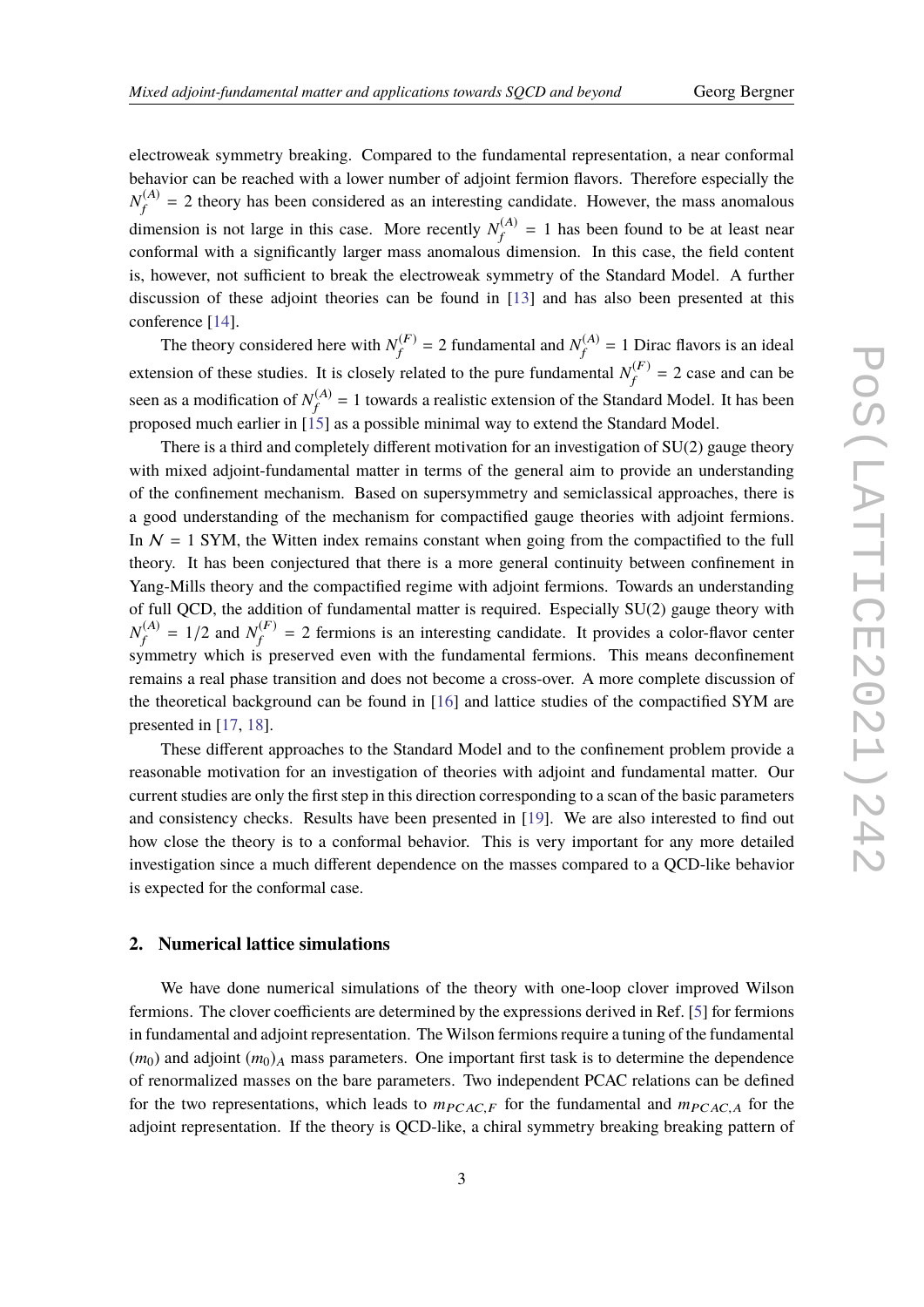<span id="page-3-2"></span><span id="page-3-0"></span>

<span id="page-3-3"></span>Figure 1: Bulk phase transitions indicated by discontinuity of the average plaquette as a function of the bare mass parameter. Figure [1\(a\)](#page-3-0) shows the  $N_f^{(F)}$  $f_f^{(F)} = 0$  case and the main simulations have been done on a  $N_s \times N_t = 4^4$  lattice. The dependence on mass of with additional fundamental fermions is shown in Figure [1\(b\).](#page-3-1)

<span id="page-3-1"></span>

**Figure 2:** The vector meson mass of the SU(2)  $N_f^{(F)}$  $f_f^{(F)} = 2$  fundamental theory extrapolated to the chiral limit. A quadratic fit function is used for the  $\beta = 2.1$  data. The dotted line indicates the fit of the complete range, but the final value is obtained only in the range  $(\tilde{w}_{0\chi} m_{PS})^2 < 4$  indicated by the solid line. The  $\beta = 2.2$  data is added for competitor. is added for comparison.

the following form is expected due to fundamental and adjoint fermion condensates,

$$
SU(2N_f^{(F)}) \to Sp(2N_f^{(F)}), \quad SU(2N_f^{(A)}) \to SO(2N_f^{(A)}).
$$

In addition, a near conformal scaling might also describe the low energy effective theory.

Before the main numerical simulations can be started, it is necessary to investigate the general parameter space to exclude possible bulk phases. These phases are induced by lattice artifacts and have been observed for several theories with adjoint fermions. As shown in Fig. [1,](#page-3-2) the transition can be observed as a discontinuity of the average plaquette value. The additional fundamental fermions reduce the strength of the transition, but, to be on the safe side, we limit our gauge coupling to the range  $\beta \geq 2.1$ .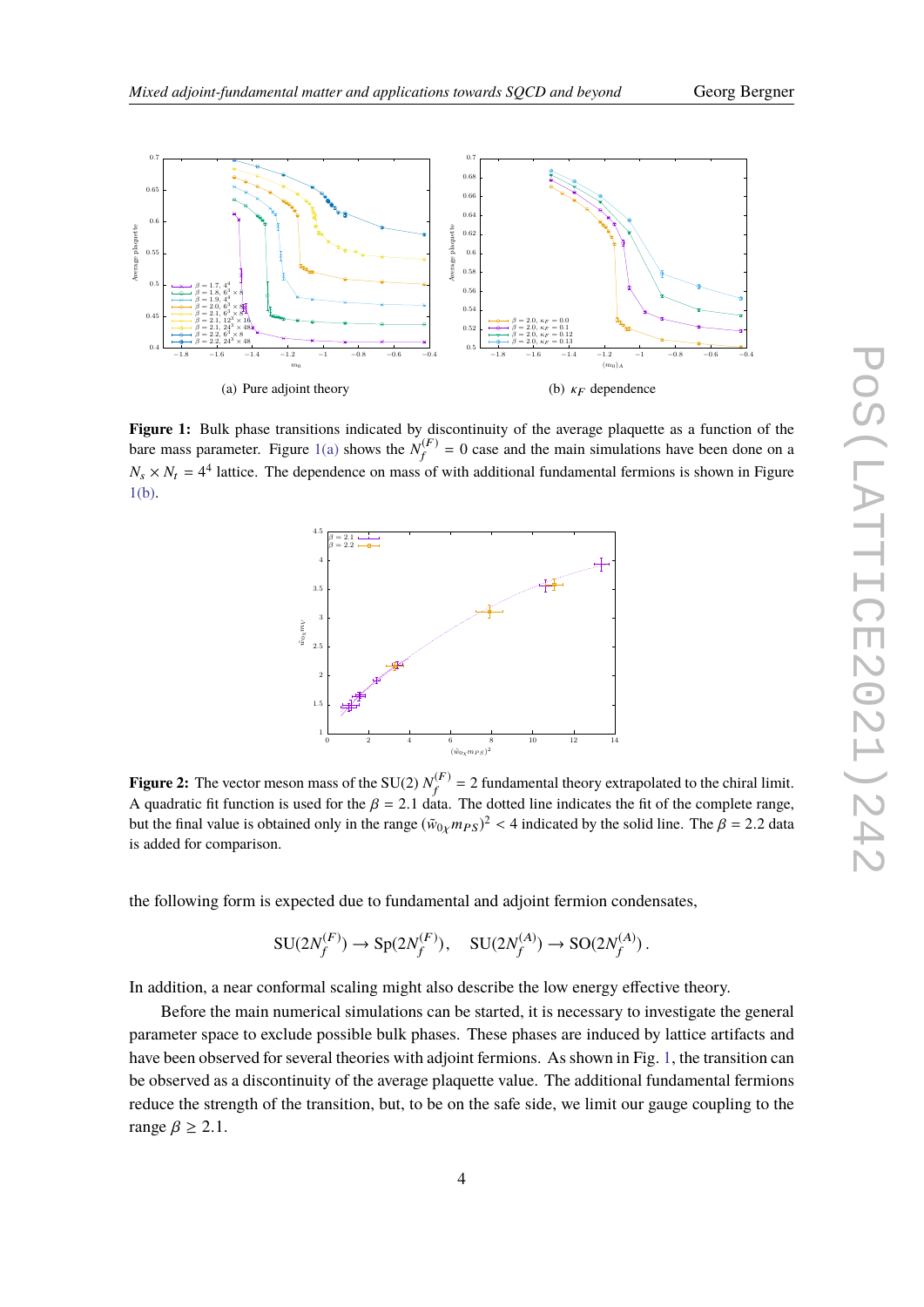

<span id="page-4-0"></span>

**Figure 3:** The dependence of the pseudoscalar meson mass in fundamental  $(m_\pi)$  and adjoint  $(m_{PS,A})$  mass on the PCAC mass in the same representation.

In addition, we have performed comparisons with other available data as consistency checks. Precise data are available in the pure fundamental limit, which means SU(2) gauge theory with  $N_f^{(F)}$  $f_f^{(r)}$  = 2 fundamental fermions. We have compared our chiral extrapolation of the vector mass in units of the gradient flow scale  $\tilde{w}_{0\chi}$ , see Fig. [2.](#page-3-3) Our result  $\tilde{w}_{0\chi}m_{V\chi} = 1.008(9)$  is compatible with the known continuum extrapolation  $\tilde{w}_{0\chi} m_{V\chi} = 1.01(3)$  of [\[11\]](#page-6-6).

#### **2.1 Chiral symmetry breaking**

The simplest scenario for the low energy effective theory is a QCD-like chiral symmetry breaking, meaning that bound states scales with the pseudo Nambu-Goldstone (pion) mass according to a generalized chiral perturbation theory. In the first simplified approach, one can assume that the main dependence of the meson masses and decay constants is given by the mass in the same representation. As shown in Fig. [3,](#page-4-0) our data shows an approximate agreement with this assumption.

The simplified fit can be extended to include the relevant contribution from the other representation. This dependence has been worked out in [\[1\]](#page-6-0). In our study, we can only focus on few dominant contributions since the determination of the large number of fit parameter requires more data. However, the fit of these main parameters agrees reasonably well with our data.

#### **2.2 Conformal scaling**

The second infrared scenario is a conformal scaling. In this case, the masses of all hadrons are expected to vanish if the two renormalized masses are sent to zero. The scaling of hadron correlation function at a scale change by  $\mu \rightarrow \mu/b$  (*b* > 1) is

$$
C_H(t, g_i, m_i, \mu) = b^{-2y_H} C_H(t/b, b^{y_g} i g_i, b^{y_i} m_i, \mu/b)
$$

with scaling exponents  $y_{gi}$ ,  $y_i$ , and  $y_H$ . In the conformal case, the relevant directions are given by the mass parameters with scaling dimensions  $y_i$ . If there is only a single mass parameter and assuming a exp( $-M_H t$ ) dependence of the correlator, one obtains the usual scaling of hadron masses as  $M_H \sim m^{1/y}$ .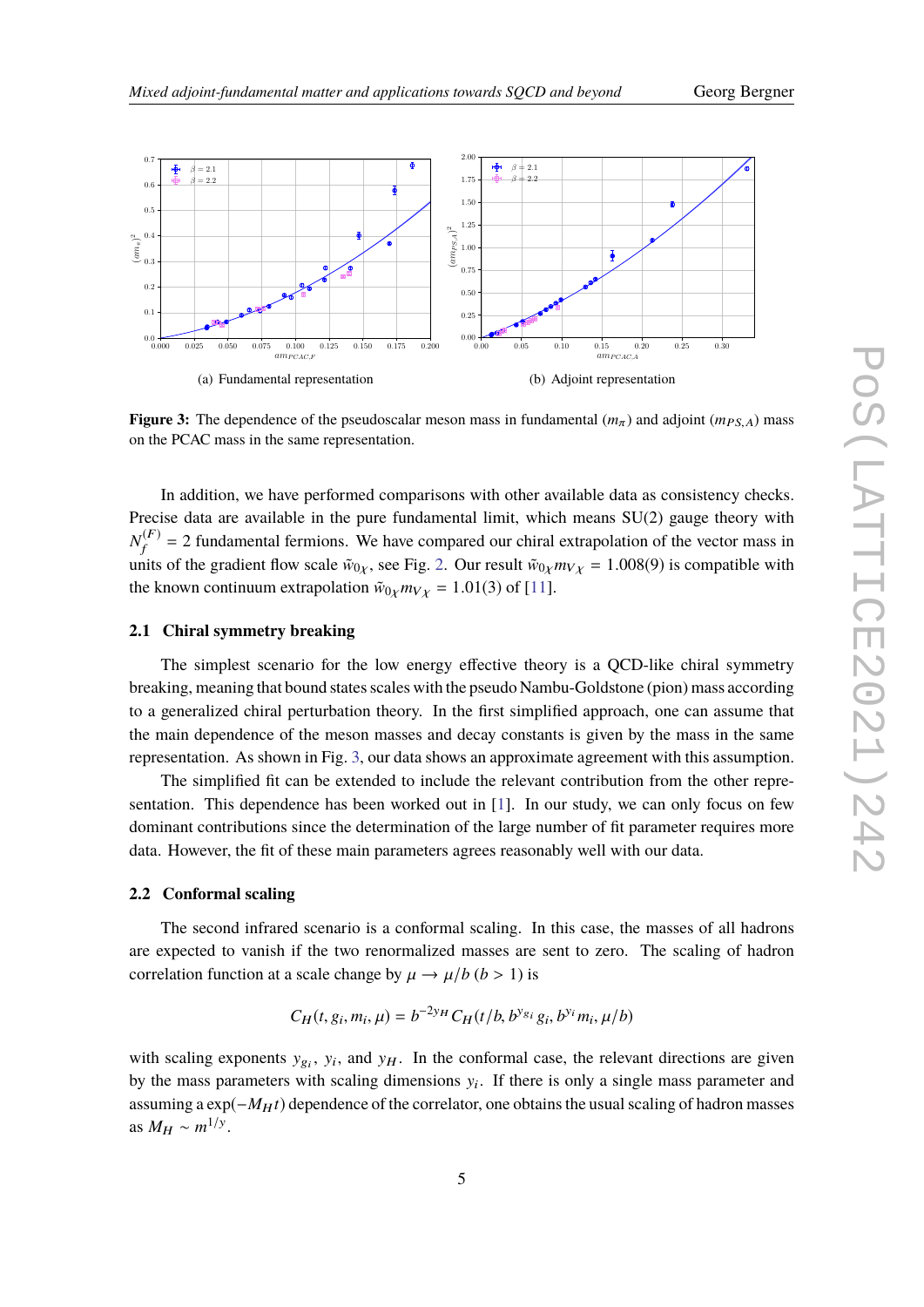<span id="page-5-0"></span>

Figure 4: The ratio of vector over pseudoscalar mass in the fundamental representation as a function of  $am_{PCAC,F}(am_{PCAC,A})^{-r}$ . The line shows a fit according to  $a+b/x$  of the  $\beta = 2.1$  data. The value of  $r = 0.1$ corresponds to an optimal choice according to the residual.

If fermions are in the same representation like in [\[20\]](#page-7-7), masses have the same scaling dimension, which simplifies the expressions. In our case, we have to consider two different scaling dimensions  $y_F$  and  $y_A$  for adjoint and fundamental representations, which leads to

$$
\frac{am_{V,F}}{am_{PS,F}} = F_R(am_{PCAC,F}(am_{PCAC,A})^{-y_F/y_A}),
$$

for ration of pseudoscalar  $am_{V,F}$  and vector meson  $am_{PS,F}$  in the fundamental representation with a general function  $F_R$ . Using a simple form for  $F_R$ , we have tried to fit the mass ratio, see Fig. [4.](#page-5-0) The best fit prefers  $y_F/y_A = 0.1$ . In addition, we have determined the values of  $y_F$  and  $y_A$  by a fit of the dominant dependence of the hadron mass on the PCAC mass for the same representation  $(M_H \sim m^{1/y})$ . Since this dominant dependence leads to a much larger  $y_F/y_A = 0.1$ , we conclude that there is not a completely consistent nighting of conformal colling. Navaribals the mass ratios that there is not a completely consistent picture of conformal scaling. Nevertheless the mass ratios in Fig. [4](#page-5-0) are nearly constant as expected for a near conformal theory.

## **3. Conclusions**

We have presented here the results of our simulations of SU(2) gauge theory with  $N_f^{(F)}$  $f_f^{(r)} = 2$ fundamental and  $N_f^{(A)}$  $f_f^{(A)} = 1$  adjoint Dirac fermions. This theory represents a non-trivial extension of gauge theories considered so far and provides a number of interesting applications. It is related to supersymmetric gauge theories, composite Higgs models, and theories with analytically tractable confinement.

Due to the extended parameters space, the simulations are more demanding than in the simple case with only a single representation. We have performed initial tests and first numerical investigations of the theory. We observed indications rather towards a chiral symmetry breaking and not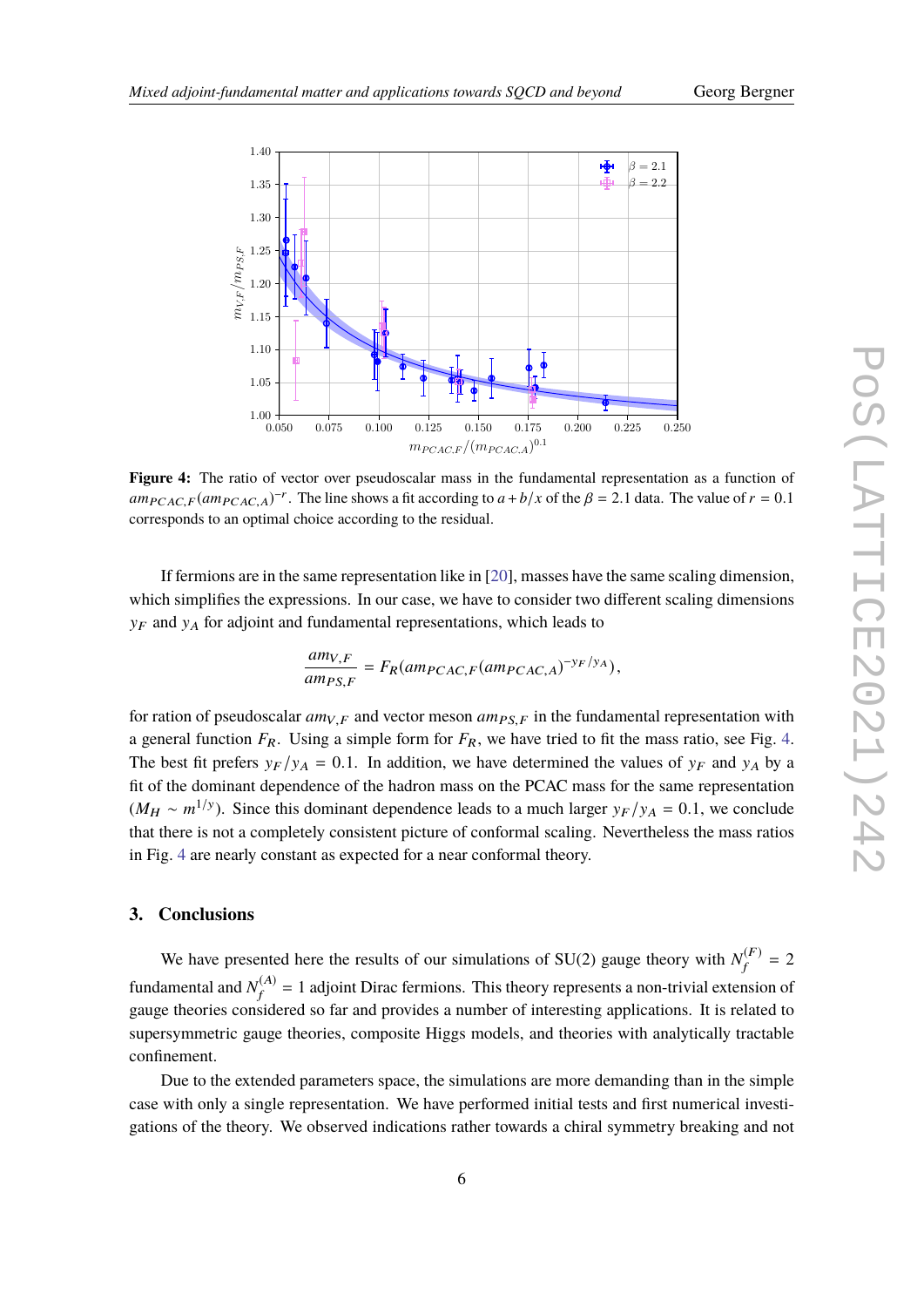conformal behavior. The theory seems to be still quite close to the conformal case. Further investigations including a more detailed study of the particle spectrum are required to have a complete picture of the theory.

## **Acknowledgements**

The authors gratefully acknowledge the Gauss Centre for Supercomputing e.V. (www.gausscentre.eu) for funding this project by providing computing time on the GCS Supercomputer Super-MUC at Leibniz Supercomputing Centre (www.lrz.de). Further computing time has been provided on the compute cluster PALMA of the University of Münster. GB acknowledges support from the Deutsche Forschungsgemeinschaft (DFG) under Grant No. BE 5942/3-1.

## **References**

- <span id="page-6-0"></span>[1] T. DeGrand, M. Golterman, E. T. Neil and Y. Shamir, Phys. Rev. D **94**, no. 2, 025020 (2016) [arXiv:1605.07738 [hep-ph]].
- [2] V. Ayyar, T. DeGrand, M. Golterman, D. C. Hackett, W. I. Jay, E. T. Neil, Y. Shamir and B. Svetitsky, Phys. Rev. D **97**, no. 7, 074505 (2018) [arXiv:1710.00806 [hep-lat]].
- [3] G. Cossu, L. Del Debbio, M. Panero and D. Preti, Eur. Phys. J. C **79**, no. 8, 638 (2019) [arXiv:1904.08885 [hep-lat]].
- <span id="page-6-1"></span>[4] V. Ayyar, T. Degrand, D. C. Hackett, W. I. Jay, E. T. Neil, Y. Shamir and B. Svetitsky, Phys. Rev. D **97** (2018) no.11, 114505 [arXiv:1801.05809 [hep-ph]].
- <span id="page-6-2"></span>[5] S. Musberg, G. Münster and S. Piemonte, JHEP **1305**, 143 (2013) [arXiv:1304.5741 [hep-lat]].
- <span id="page-6-3"></span>[6] S. Ali, G. Bergner, H. Gerber, I. Montvay, G. Münster, S. Piemonte and P. Scior, Phys. Rev. Lett. **122** (2019) no.22, 221601 doi:10.1103/PhysRevLett.122.221601 [arXiv:1902.11127 [hep-lat]].
- <span id="page-6-4"></span>[7] J. Giedt, Int. J. Mod. Phys. A **24**, 4045 (2009) [arXiv:0903.2443 [hep-lat]].
- [8] M. Costa and H. Panagopoulos, Phys. Rev. D **96**, no. 3, 034507 (2017) [arXiv:1706.05222 [hep-lat]].
- [9] B. Wellegehausen and A. Wipf, PoS LATTICE **2018**, 210 (2018) [arXiv:1811.01784 [hep $lat$ ].
- <span id="page-6-5"></span>[10] G. Bergner and S. Piemonte, PoS LATTICE **2018**, 209 (2019) [arXiv:1811.01797 [hep-lat]].
- <span id="page-6-6"></span>[11] R. Arthur, V. Drach, M. Hansen, A. Hietanen, C. Pica and F. Sannino, Phys. Rev. D **94**, no. 9, 094507 (2016) [arXiv:1602.06559 [hep-lat]].
- <span id="page-6-7"></span>[12] V. Drach, P. Fritzsch, A. Rago and F. Romero-López, in *38th International Symposium on Lattice Field Theory* (2021).